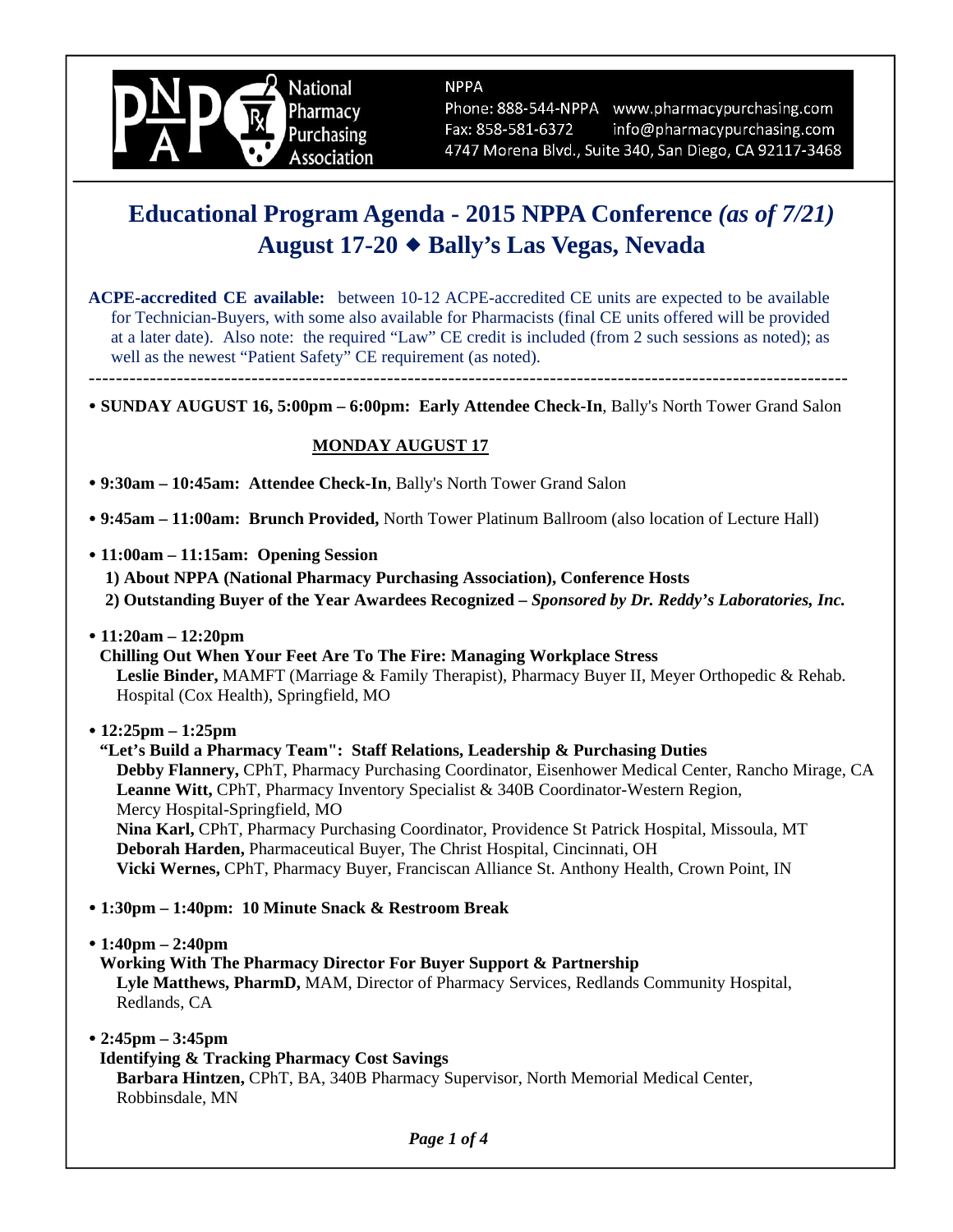# **Educational Program Agenda - 2015 NPPA Conference** *(as of 7/21)*  **August 17-20 Bally's Las Vegas, Nevada**

### **MONDAY AUGUST 17 (continued)**

## **3:50pm – 4:20pm Going "Green" In The Pharmacy**

**Whitney Grover**, RPhT, Pharmacy Buyer, Saint Francis Memorial Hospital (part of Dignity Health), San Francisco, CA

### **4:30pm – 6:30pm**

#### Attendee Opening Reception - 26<sup>th</sup> Floor Sky-View Rooms 5/6, Bally's LV Light Dinner Buffet & Open Bar Provided Tickets for Exhibitors are also available for purchase *(see details in Exhibitor Prospectus)*

#### **TUESDAY AUGUST 18**

 **7:30am – 8:30am: Breakfast Provided**, Bally's Platinum Ballroom (also location of Lecture Hall)

#### **8:15am – 9:15am**

**Lessons Learned From DEA Drug Diversion & Compliance Audit Of 1,000-Bed Hospital Pharmacy\* Christopher Fortier**, PharmD, FASHP, Chief Pharmacy Officer, Massachusetts General Hospital, Boston, MA

 *\*Qualifies for Pharmacy "Law" CE requirement*

- **9:20am 9:50am Improving Communications Between GPO's & Pharmacy Buyers Richard Ponder**, MBA, CMRP, CPhT, Senior Advisor of Advisory Services, VHA Inc., Irving TX
- **10:00am 11:15am** (largest group in Lecture Hall & rest in Sky-View Rooms, locations provided onsite) **GPO Breakout Sessions** (Group Purchasing Organizations) Participating GPO's are: **Amerinet, MedAssets, Novation, & Premier**.
- **11:15am 12:20pm: Lunch Break** *(on own)*
- **12:25pm 1:25pm**

#### **"True Grit" – Developing Legal, Ethical & Cost-Effective Generic Buying Practices For Your Pharmacy"**

**Sherrie L. Lane,** PD, Inpatient Pharmacy Supervisor, Central Arkansas Veterans Healthcare System: Eugene Towbin Healthcare Center North Little Rock and John McClellan Memorial Veterans Hospital, Little Rock, AR

 **1:30pm – 2:30pm** 

#### **Biosimilars & Other New Medications on the Horizon**

**Molly Billstein Leber,** PharmD, BCPS, Pharmacy Manager-Drug Use Policy, Yale New Haven Hospital, New Haven, CT

 **2:30pm – 5:30pm: Vendor Exhibit Hall –** Grand Ballrooms Gold/Silver/Bronze *(snacks provided)*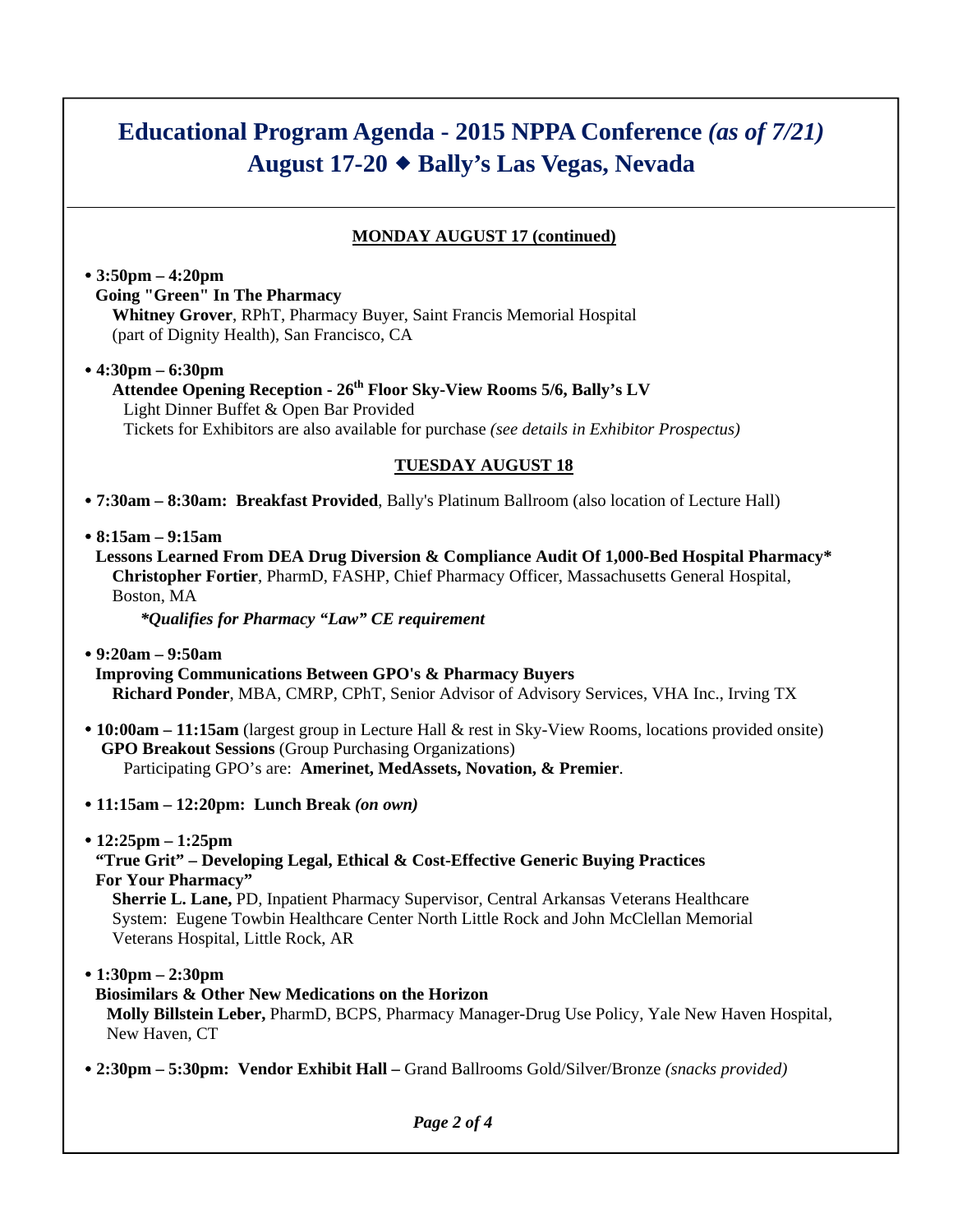

#### **NPPA**

Phone: 888-544-NPPA www.pharmacypurchasing.com Fax: 858-581-6372 info@pharmacypurchasing.com 4747 Morena Blvd., Suite 340, San Diego, CA 92117-3468

## **Educational Program Agenda - 2015 NPPA Conference** *(as of 7/21)*  **August 17-20 Bally's Las Vegas, Nevada**

### **WEDNESDAY AUGUST 19**

 **7:30am – 8:30am: Breakfast Provided**, Bally's Platinum Ballroom (also location of Lecture Hall)

- **8:30am 9:30am**
	- **Drug Supply Chain Security Act (DSCSA): Current & Future Implications for the Pharmacy Buyer Robert Milnes II**, PharmD, BCPS, CGP, Pharmacy Director, Ashtabula County Medical Center, Ashtabula, OH

 *\*Qualifies for Pharmacy "Law" CE requirement*

 **9:35am – 10:35am**

#### **Ground Zero: Leveraging Pharmacy Automation & Standardized Buying Practices To Increase Patient Safety\***

**Sherrie L. Lane,** PD, Inpatient Pharmacy Supervisor, Central Arkansas Veterans Healthcare System: Eugene Towbin Healthcare Center North Little Rock and John McClellan Memorial Veterans Hospital, Little Rock, AR

*\*Qualifies for Pharmacy "Patient Safety" CE requirement*

 **10:45am – 12:00pm** (largest group in Lecture Hall, rest in Sky-View Rooms, locations provided onsite) **Wholesaler Breakout Sessions** 

Participating Vendor-Wholesalers are: **AmerisourceBergen, Cardinal Health, & McKesson.** 

- **12:00pm 1:10pm: Lunch Break** *(on own)*
- **1:15pm 2:25pm The ABC's Of Inventory Control & Management Chris Saboura,** R.Ph., MBA, Redmond Regional Medical Center, Rome, GA
- **2:30pm 5:30pm: Vendor Exhibit Hall** Grand Ballrooms Gold/Silver/Bronze *(snacks provided)*